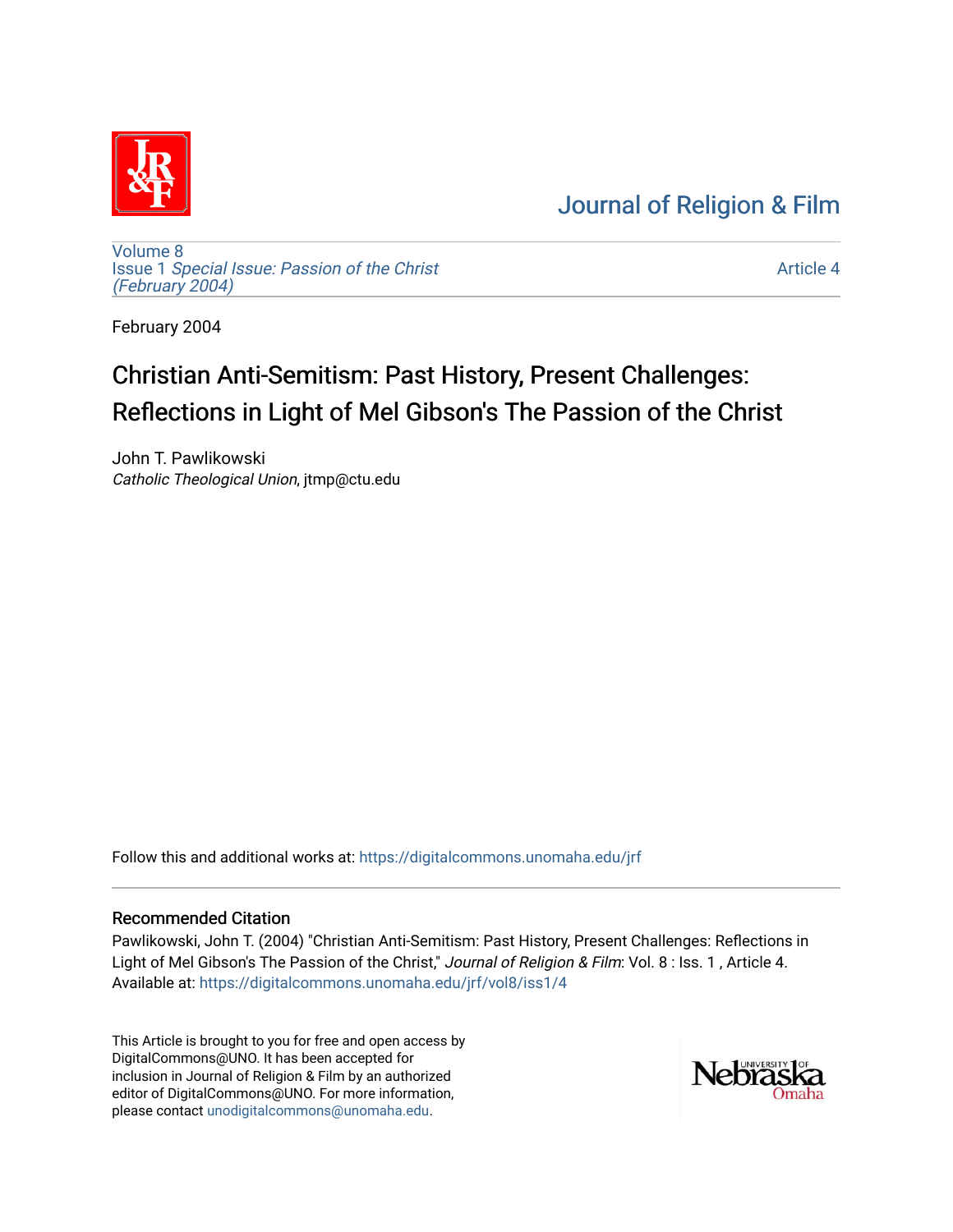### Christian Anti-Semitism: Past History, Present Challenges: Reflections in Light of Mel Gibson's The Passion of the Christ

#### Abstract

A contemporary film on anti-Semitism describes this centuries-long social disease as a "shadow" over the cross. Recent Catholic documents have spoken in even stronger language. In 1989 the Pontifical Commission for Justice and Peace insisted that "Harboring racist thoughts and entertaining racist attitudes is a sin." And it clearly included anti-Semitism in its list of continuing manifestations of racist ideologies that are to be regarded as sinful. In point of fact, it terms anti-Semitism "the most tragic form that racist ideology has assumed in our century." My assignment here today is to present an overview of post biblical anti-Semitism, following up on Professor Hamm's analysis of forms of anti-Semitism in the New Testament.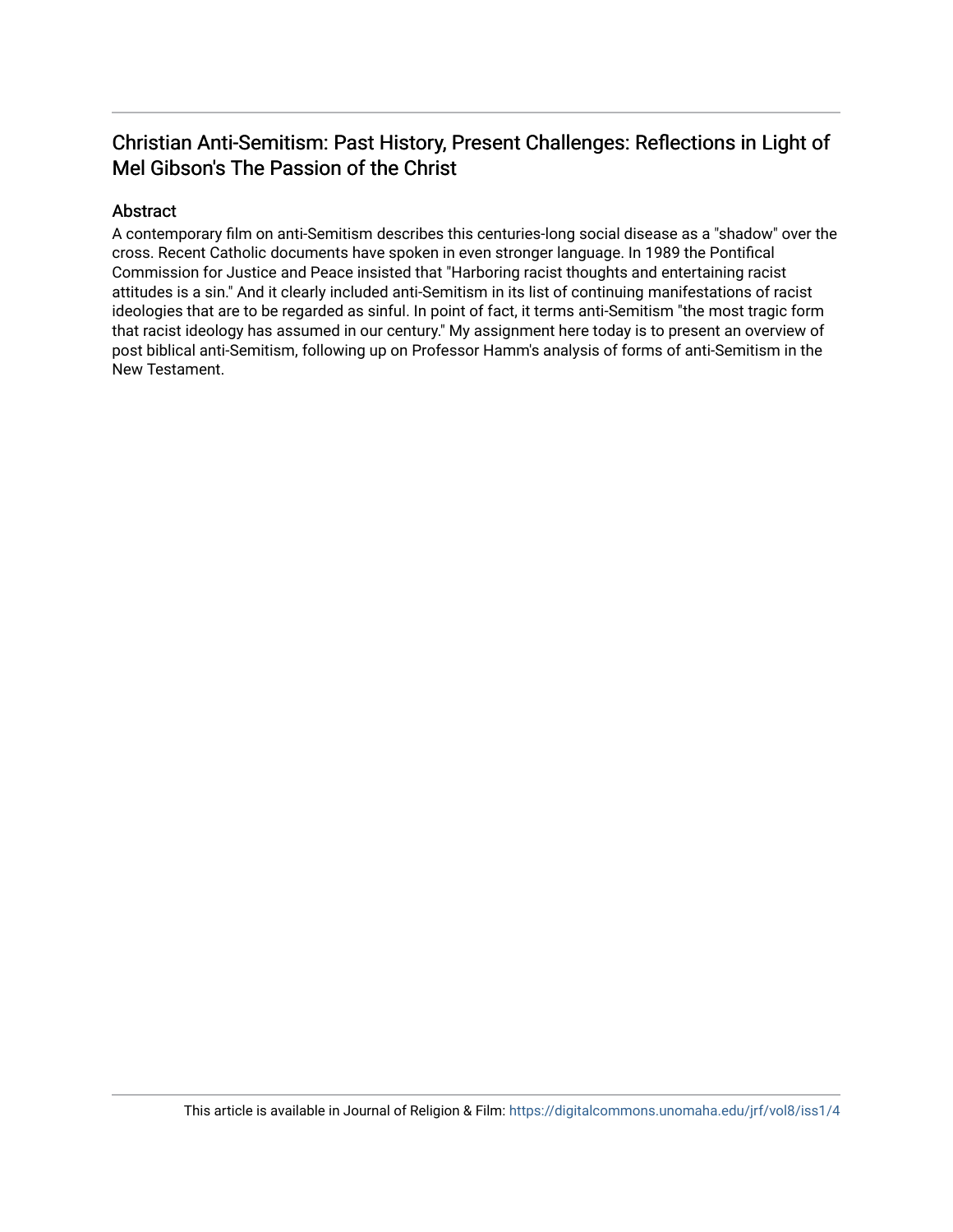A contemporary film on anti-Semitism describes this centuries-long social disease as a "shadow" over the cross. Recent Catholic documents have spoken in even stronger language. In 1989 the Pontifical Commission for Justice and Peace insisted that "Harboring racist thoughts and entertaining racist attitudes is a  $\sin$ ."<sup>[1](http://www.unomaha.edu/jrf/2004Symposium/Pawlikowski.htm#1)</sup> And it clearly included anti-Semitism in its list of continuing manifestations of racist ideologies that are to be regarded as sinful. In point of fact, it terms anti-Semitism "the most tragic form that racist ideology has assumed in our century."<sup>[2](http://www.unomaha.edu/jrf/2004Symposium/Pawlikowski.htm#2)</sup> During a visit to Hungary in 1991, conscious of the post-Communist era resurgence of anti-Semitism in certain parts of Central and Eastern Europe, the Pope spoke of the urgent task of repentance and reconciliation. "In face of a risk of a resurgence and spread of anti-Semitic feelings, attitudes, and initiatives," he said, "...we must teach consciences to consider anti-Semitism, and all forms of racism, as sins against God and humanity"[3](http://www.unomaha.edu/jrf/2004Symposium/Pawlikowski.htm#3) And in his book *Crossing The Threshold Of Hope*, the Holy Father repeats this theme as he calls anti-Semitism "a great sin against humanity." $\frac{4}{3}$  $\frac{4}{3}$  $\frac{4}{3}$ 

Recently the issue of an arising, new form of anti-Semitism, particularly in parts of Europe, has been widely discussed in the media. I cannot delve into the current discussion of this new anti-Semitism in any depth in this presentation. A recent volume by Marvin Perry and Frederick M. Schweitzer, two historians who have collaborated on the study of anti-Semitism over several decades, does an excellent job in bringing the historical reality of anti-Semitism, especially its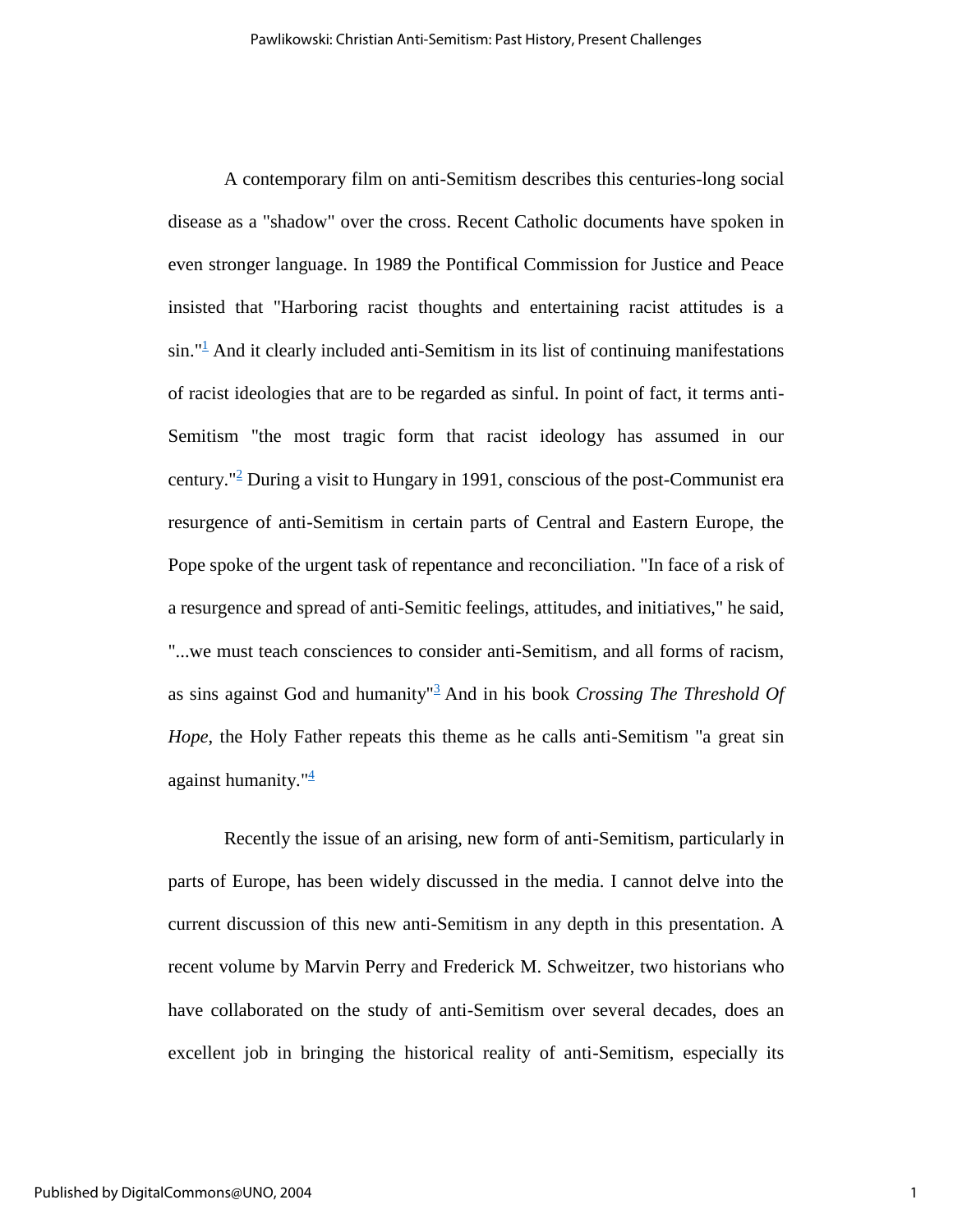Christian form, into the present day.<sup>[5](http://www.unomaha.edu/jrf/2004Symposium/Pawlikowski.htm#5)</sup> This book is a welcome successor to the groundbreaking volume by the late Fr. Edward Flannery titled *The Anguish Of The Jews* which first appeared in the mid-sixties.<sup>[6](http://www.unomaha.edu/jrf/2004Symposium/Pawlikowski.htm#6)</sup> This rising form of anti-Semitism in Europe has generated several strong responses from religious leaders. British Chief Rabbi Dr. Jonathan Sacks was joined by the Archbishop of Canterbury Dr. Rowan Williams and the Cardinal Cormac Murphy-O'Connor in warning of the potential danger of this new anti-Semitic trend in their capacity as joint Presidents of the Council of Christians & Jews.<sup>[7](http://www.unomaha.edu/jrf/2004Symposium/Pawlikowski.htm#7)</sup> And in a late December 2003 interview with the prominent Italian newspaper La Stampa Cardinal Roger Etchegaray, former President of the Pontifical Council for Justice and Peace, expressed concern that "There is a return of anti-Semitism in our Europe ...Not to recognize it, not to call it by its name is an unwitting way of accepting it." $\frac{8}{3}$  $\frac{8}{3}$  $\frac{8}{3}$  The Cardinal urged constant vigilance and frank solidarity with Jewish communities to combat the trend. So clearly anti-Semitism is a problem which continues to demand constant attention in our day.

My assignment here today is to present an overview of post biblical anti-Semitism, following up on Professor Hamm's analysis of forms of anti-Semitism in the New Testament. $9$  But let me briefly state some connection with the controversy that has developed regarding Mel Gibson's upcoming film *The Passion of the Christ*, a controversy in which I have found myself a central figure. The joint Catholic-Jewish scholarly group convened by the Secretariat for Ecumenical and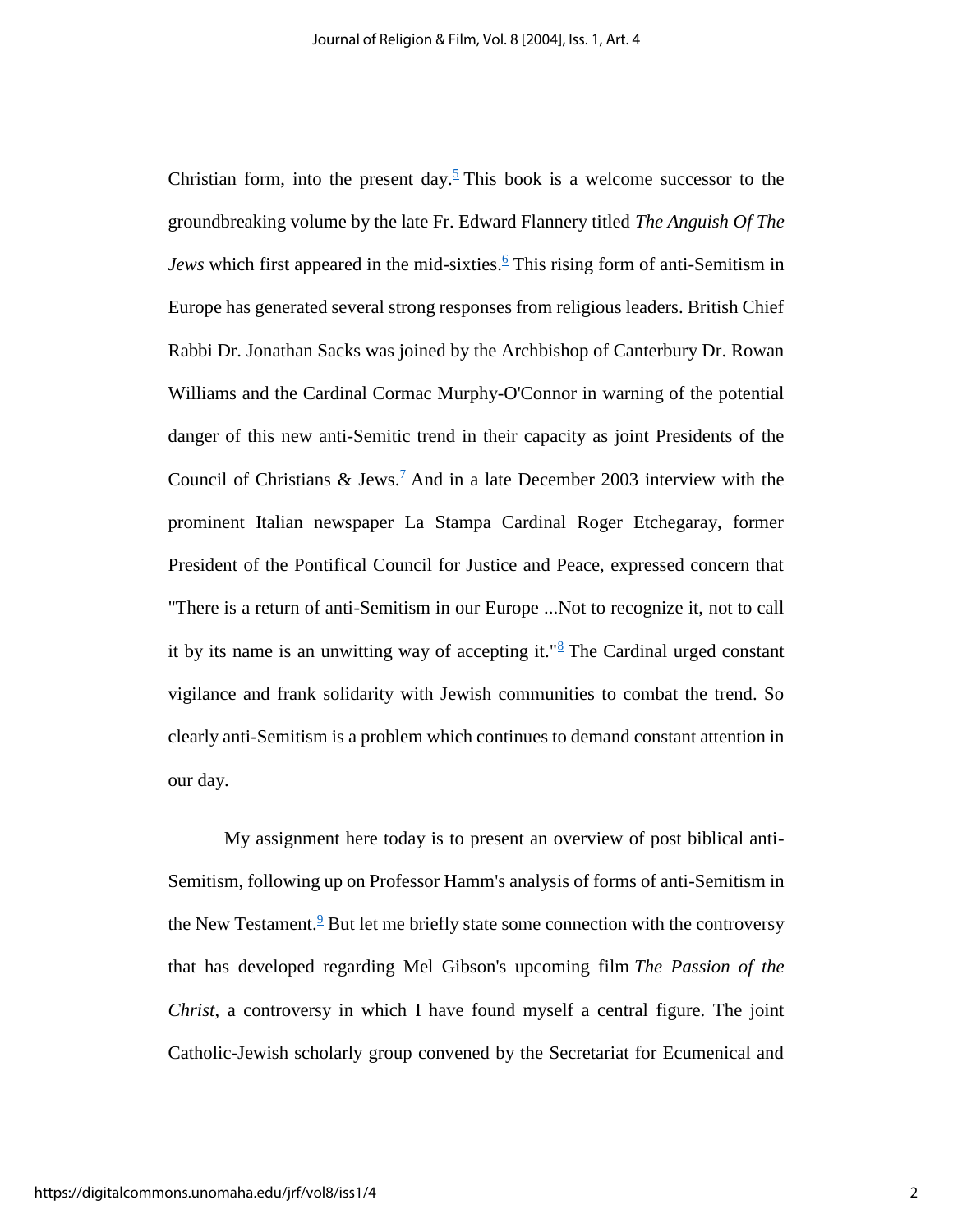Inter-religious Affairs of the United States Conference of Catholic Bishops and the Department of Inter-religious Affairs of the Anti-Defamation League originally examined the script of the film in use at the time of the original filming in Rome. We did so because of the public claim by one of Mr. Gibson's associates Fr. William Fulco, S.J. of Loyola Marymount University in Los Angeles who provided the Aramaic translations for the film. He indicated that the script was in total conformity with the Catholic Bishops' Guidelines on Passion Plays issued in 1998.

The script was leaked by an employee of Mr. Gibson's production company ICON. Each of us read it individually before we compared notes. When we did begin a group discussion of the script, we quickly concluded that it was one of the most troublesome texts relative to anti-Semitic potential that any of us had seen in 25 years. It must be emphasized that the main storyline presented Jesus as having been relentlessly pursued by an evil cabal of Jews headed by the high priest Caiphas who finally blackmailed a weak-kneed Pilate into putting Jesus to death. This is precisely the storyline that fueled centuries of anti-Semitism within Christian societies. This is also a storyline rejected by the Catholic Church at Vatican II in its document *Nostra Atate* and by nearly all mainline Protestant churches in parallel documents. And modern biblical and historical scholarship has generally emphasized that Pilate was a horrible and powerful tyrant, eventually removed by Rome from his position because of his extreme brutality; a tyrant the occupied and politically powerless Jewish community was in no position to blackmail. Unless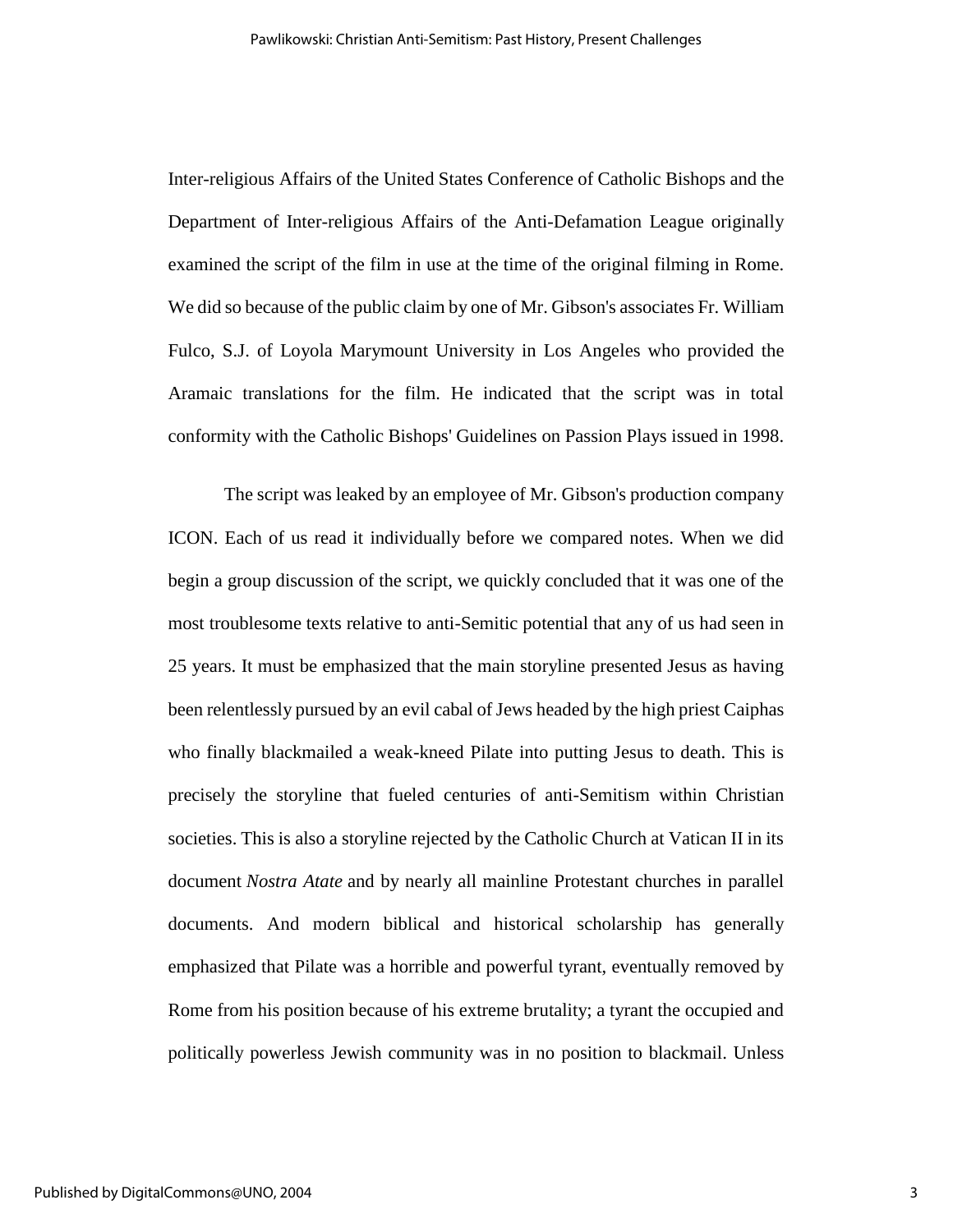this basic storyline has been altered by Mr. Gibson, a fringe Catholic who is building his own church in the Los Angeles area and who apparently accepts neither the teachings of Vatican II nor modern biblical scholarship, *The Passion of the Christ* retains a real potential for undermining the repudiation of classical Christian anti-Semitism by the churches in the last 40 years.

Let me now turn to the post biblical history of Christian anti-Semitism which *The Passion of the Christ* could conceivably rekindle. There is little question that what another contemporary film has called "the longest hatred" has its roots in the teachings of the Church Fathers. Whatever we say about anti-Semitism in the New Testament, $\frac{9}{5}$  $\frac{9}{5}$  $\frac{9}{5}$  its presence is clear as a central component of Christian identity as we enter the Patristic era (First through Eighth Centuries). A number of Christian scholars, including Robert Wilken, David Efroymson and Rosemary Radford Ruether have uncovered a prevailing anti-Judaic bias at the core of patristic literature (literature written by Patres). While notable exceptions such as Clement of Alexandria can be found,  $\frac{10}{10}$  $\frac{10}{10}$  $\frac{10}{10}$  the great patris-tic writers such as Tertullian, Origen, Irenaeus and Eusebius all made anti-Judaic bias an integral part of stating the fundamental meaning of Christian faith.

In many of his writings, but especially in those directed against Marcion who wanted to eliminate the Old Testament from the church's biblical canon, Tertullian presented Jesus as the messiah who ought to have been recognized by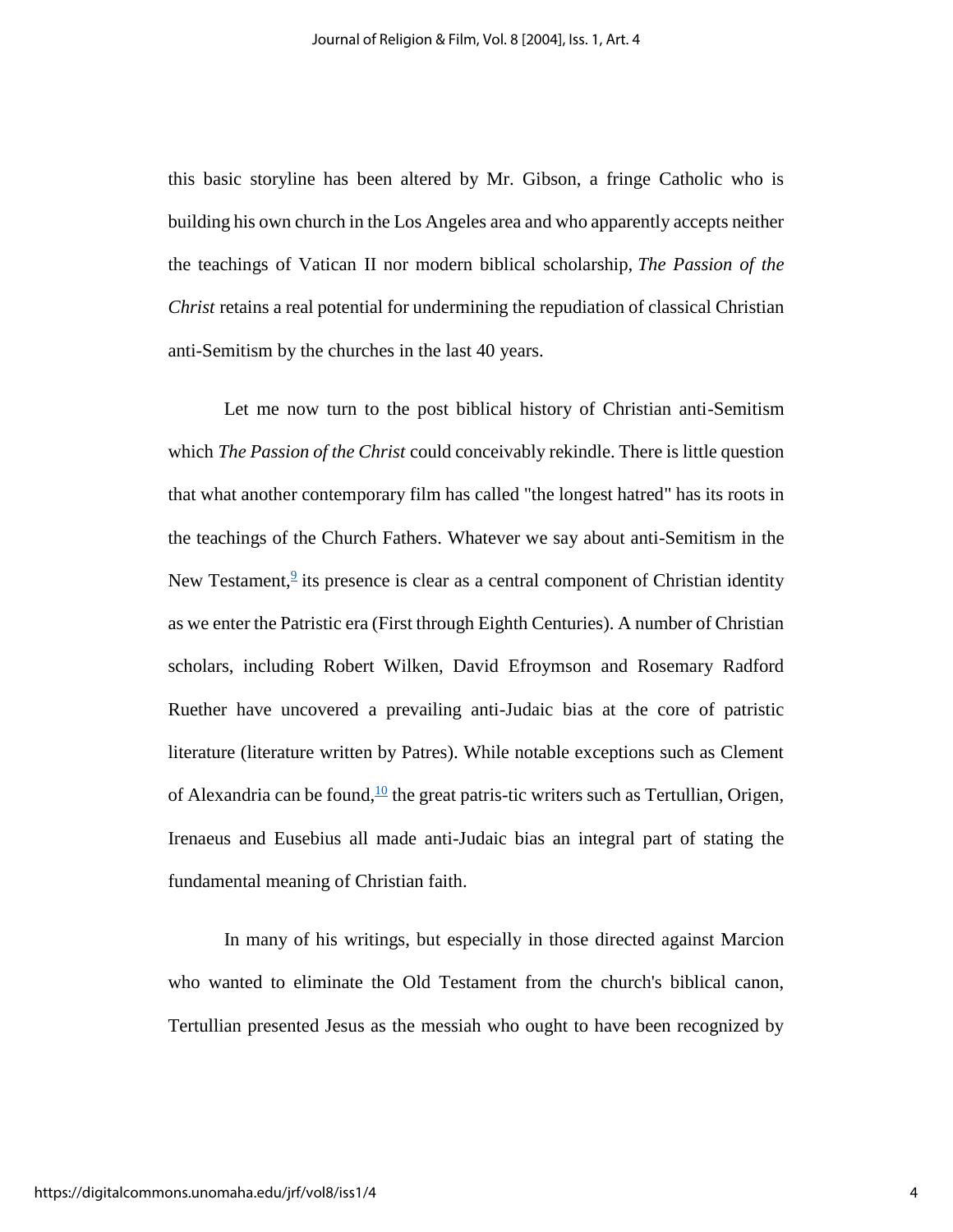the Jewish people but was not. As a result, he argued, the Jews were subjected to God's wrath. For Tertullian Jesus' severity towards Jews was completely in line with the antagonism expressed by his Father, the Creator, as David Efroymson states it,

What seems significant here is not the negative picture of the Jews of Jesus' time, which was, of course, already firmly embedded in the tradition. It is rather the heavy emphasis on the appropriateness of the opposition between Jesus and the Jews, or between Jesus and the Jews, or between God and Jews... Not only was there an emphatic heightening of an anti-Jewishness ascribed to Jesus; there was the additional element, apparently now crucial against Marcion, of a God who for some time had "opposed" Israel and had wanted to rid himself of the "old" covenant in the interest of something new and better. $\frac{11}{1}$  $\frac{11}{1}$  $\frac{11}{1}$ 

Origen's approach was marked by a particular emphasis on what he called the "spiritual sense" of the scriptures. Reading the biblical texts in this way, he insists in *On First Principles*, is the solution to the problem of the "hardhearted and ignorant members of the circumcision" (that is, Jews), who "refused to believe in our Savior" because they could not get beyond the *literal* sense of the text. (4.2.1).

Irenaeus explained Jewish law as necessary for a time because of human sinfulness. But the coming of Jesus and the destruction of Jerusalem signaled that the time of the Jews and their law was over. According to Irenaeus, Jesus was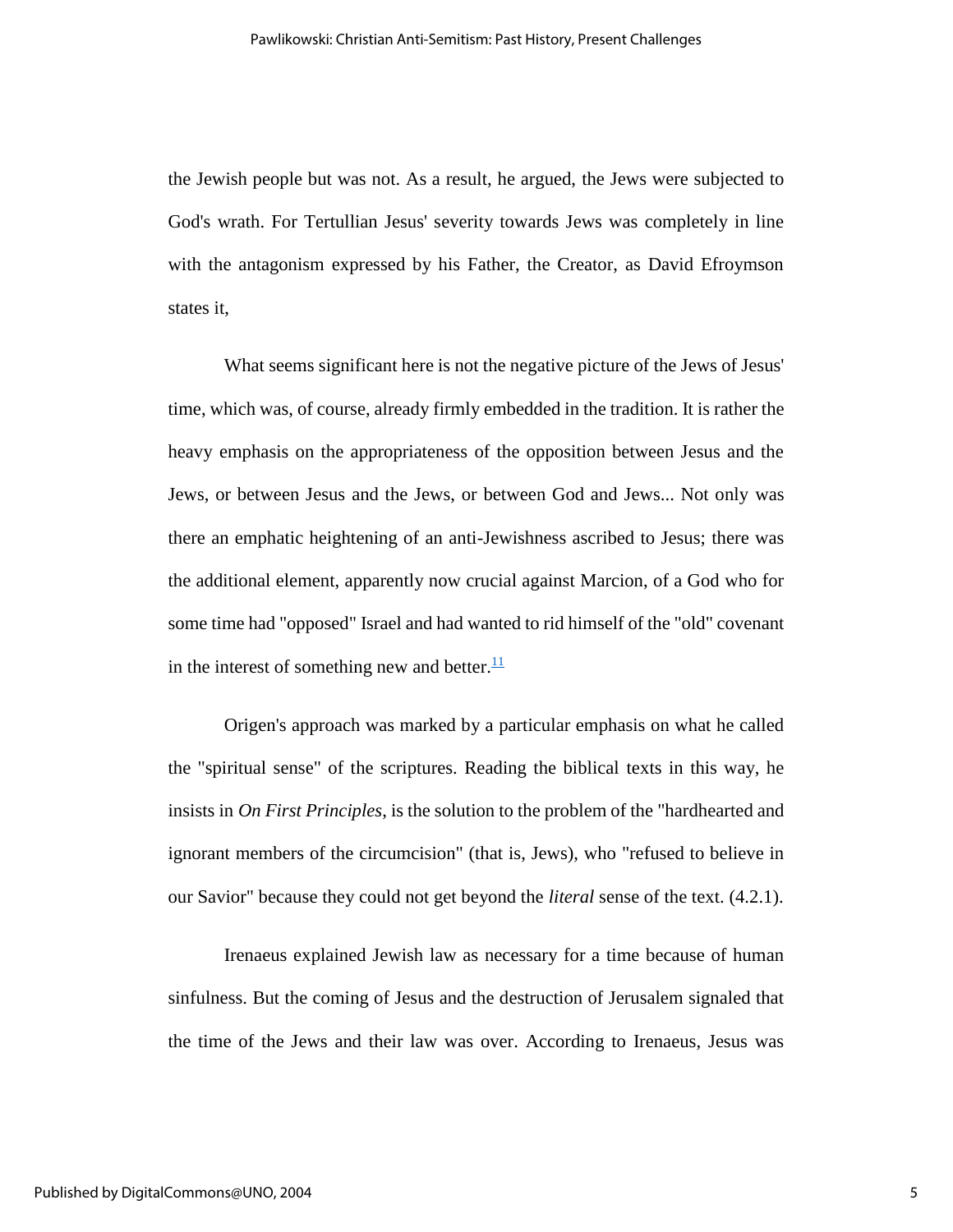attacking the Jewish claim to be able to know the Father without accepting the Son. He relied on the parables of the wicked tenants (Mt 21: 33-34) and the wedding feast (Mk 22: 1-14) to "prove" that God had destined the Gentiles to replace unresponsive Jews in the kingdom.

The most important and complete Christian document of the patristic era was Justin's *Dialogue with Trypho.* It became a model for discussions about Judaism in the ancient church. Justin's writings were the first real expression of the idea that Jewish social misfortunes are the consequence of divine punishment for the death of Jesus. As a result, Jews will never be able to escape suffering in human society. Having made references to the expulsion of Jews from Jerusalem, their desolate lands and burned out cities, Justin assures his rabbinic dialogue partner that these sufferings were justly imposed by God in light of Jewish responsibility for the death of Jesus. Here we have the seeds of an attitude that would come to dominate the thinking of the church by the fourth century and greatly contribute to the spread of anti-Semitism.

Finally, Eusebius, in his early fourth century *Ecclesiastical History*, confines the role of Jews to that of witnessing to divine justice. That was especially true in the first century, when Jews were being punished at the hands of the Romans while the Christian church was flourishing.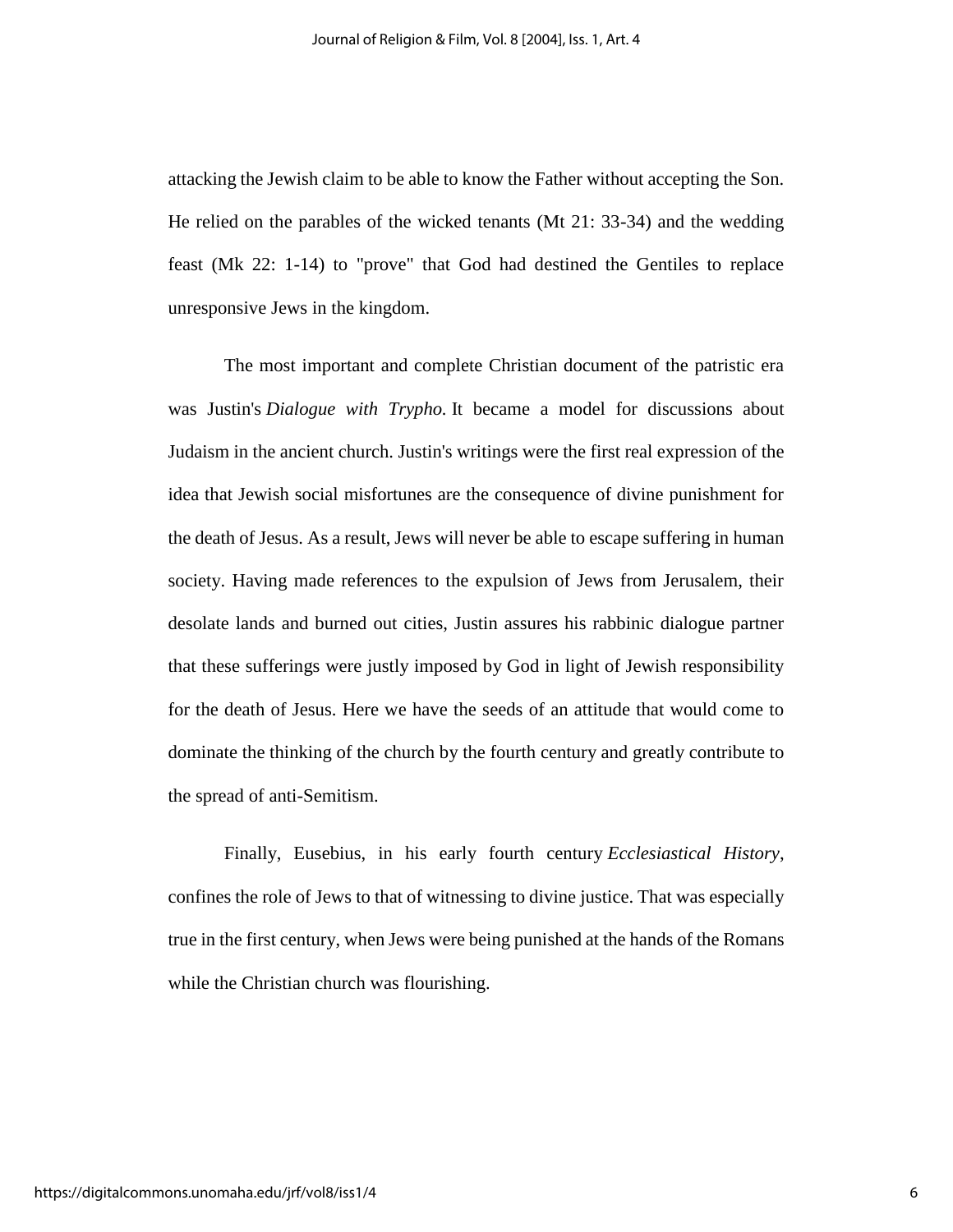Over the centuries this original patristic *adversus Judaeos* tradition exercised a sometimes direct, sometimes more subtle anti-Judaic impact on Christian theological formulation of the meaning of Jesus' ministry, death and resurrection. But it also was the basis for increased social legislation against Jews. And the transfer of the *adversus Judaeos* tradition into Christian art, comprehensively depicted in Heinz Schreckenberg's *The Jews in Christian*   $Art<sub>12</sub>$  $Art<sub>12</sub>$  $Art<sub>12</sub>$  further assisted the implantation of the negative image of Jews and Judaism into the prevailing ethos of Christian societies.

No century was more decisive for Jewish-Christian relations than the fourth century. The Edict of Milan issued by Emperor Constantine in A.D. 313 granted freedom of worship to all religious groups, including Jews. But Christianity quickly was to become the chief beneficiary of this decree, while Jewish fortunes were to sink to a new low.

In A.D. 323 Christianity was granted a special position within the empire. Judaism theoretically continued as a legal religion, but it was frequently abused by Christian preachers and people without any action being taken by the imperial government. By the time Emperor Constantine converted to Christianity on his deathbed in 329, the imperial government had already begun to institute restrictive measures against Jewish privileges. By the end of the fourth century the civil status of Jews was in serious danger and their image had greatly deteriorated. The Jew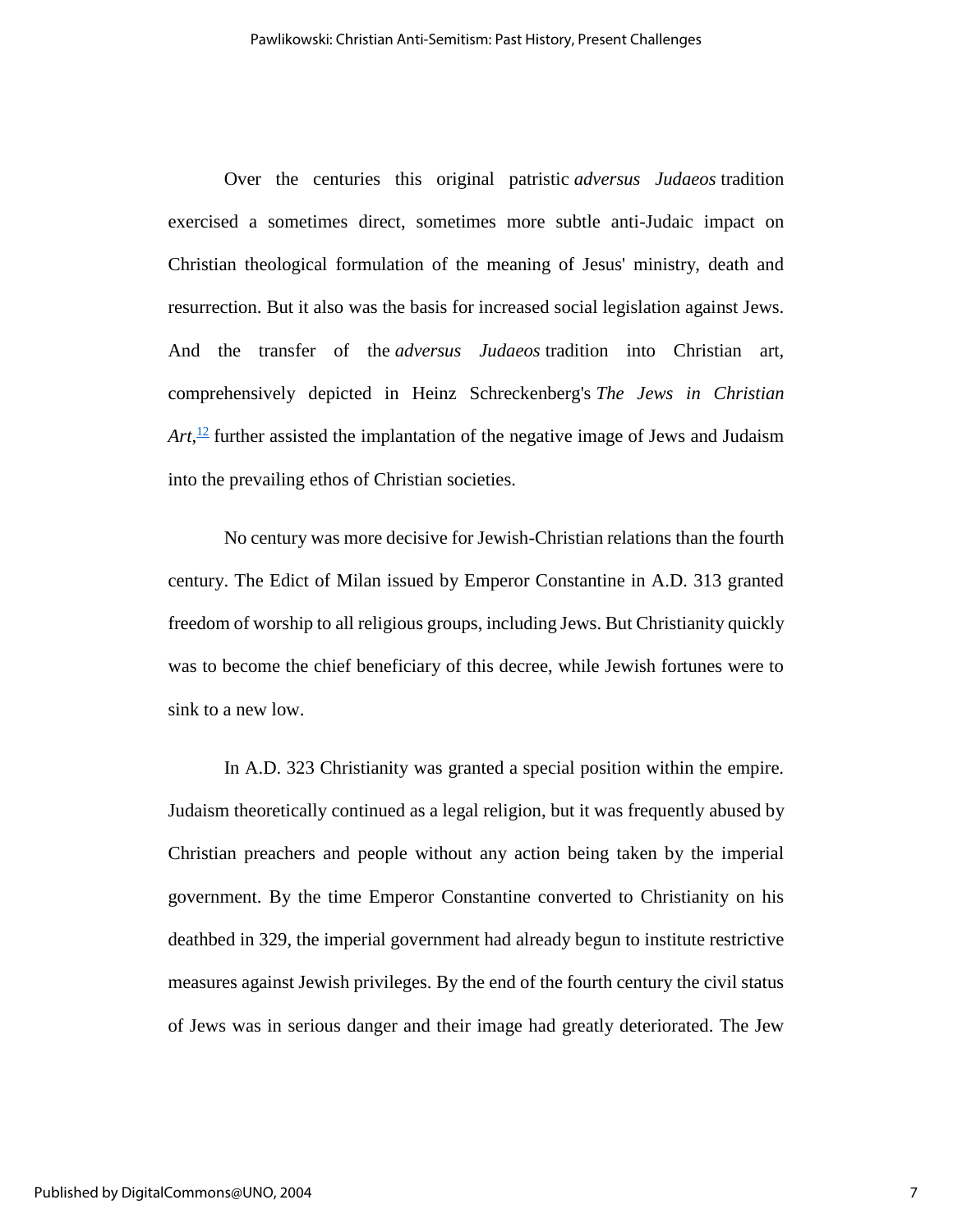was now seen as a semi-satanic figure, cursed by God, and specially set apart by the civil government.

It was in the fourth century that Christian preachers turned upon Judaism with great force. Foremost among these preachers was John Chrysostom. His denunciations of the Jewish people are found in six sermons he delivered in Antioch where Jews were numerous and influential and where apparently some Christians were attending synagogues and visiting Jewish homes. He accused the Jews of all imaginable crimes and vices. The devil lived in Jewish homes, according to John Chrysostom, and the synagogue was an assembly of animals. This was so because of the Jews' assassination of Jesus. God has always hated the Jews, John Chrysostum insisted, and they will forever remain without temple or nation.

In addition to the teachings of Christian preachers and teachers, the legislative measures taken both by the church and the empire, sometimes in concert, proved crucial for the situation of the Jews. Church councils in this period did everything possible to prevent any contact between Christians and Jews, fearing that the Christians' faith would suffer as a result. The imperial legislation went even further and directly interfered with the life of the Jewish community through a series of new laws. The culmination of this process took place with the publication of the Theodosian Code in 438. Some of the laws in this code actually protected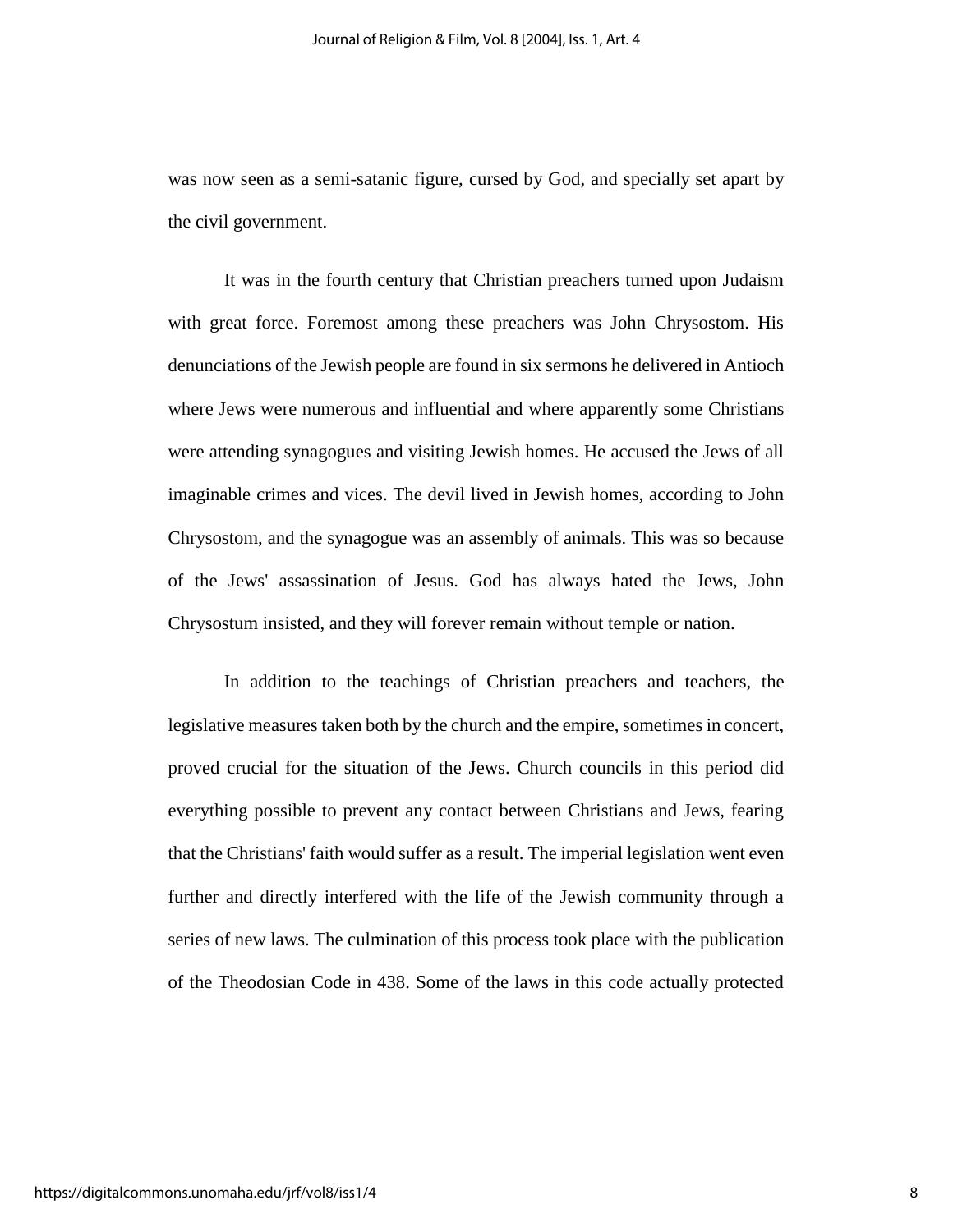Jews from violence and asserted their basic rights and freedom. But the largest section restricted Jewish cult and activities.

As a result of this legislation Jews were generally forced out of agriculture and industry and into smaller trades and crafts. The pattern of Jewish life for centuries to come was being formed. Jews were also barred from public functions in the empire and marriage to Jews was considered shameful and subject to the death penalty. All Jewish rights to govern their own communities were abolished by the beginning of the fifth century. While in some respects this imperial legislation tried to maintain the freedom of worship granted the Jews in older Roman law, it reflected the spirit and frequently the letter of the decrees of church councils.

The Christian picture of Judaism developed in the fourth and fifth centuries gave the churches for centuries a pseudo-religious basis for countless persecutions of the Jews. Misguided Christians considered themselves chosen to assist God in fulfilling the curse upon the Jews and felt they were free to engage in attacking Jews with a divine seal of approval. As the ecclesial political power increased, a terrible cancer gnawed at its basic spirit. This caused many Jews to flee to Babylonia which became the national and cultural center of Judaism.

Despite the Theodosian Code's protection of Jewish rights in theory, these rights were often violated in the ensuing centuries. Matters were made worse for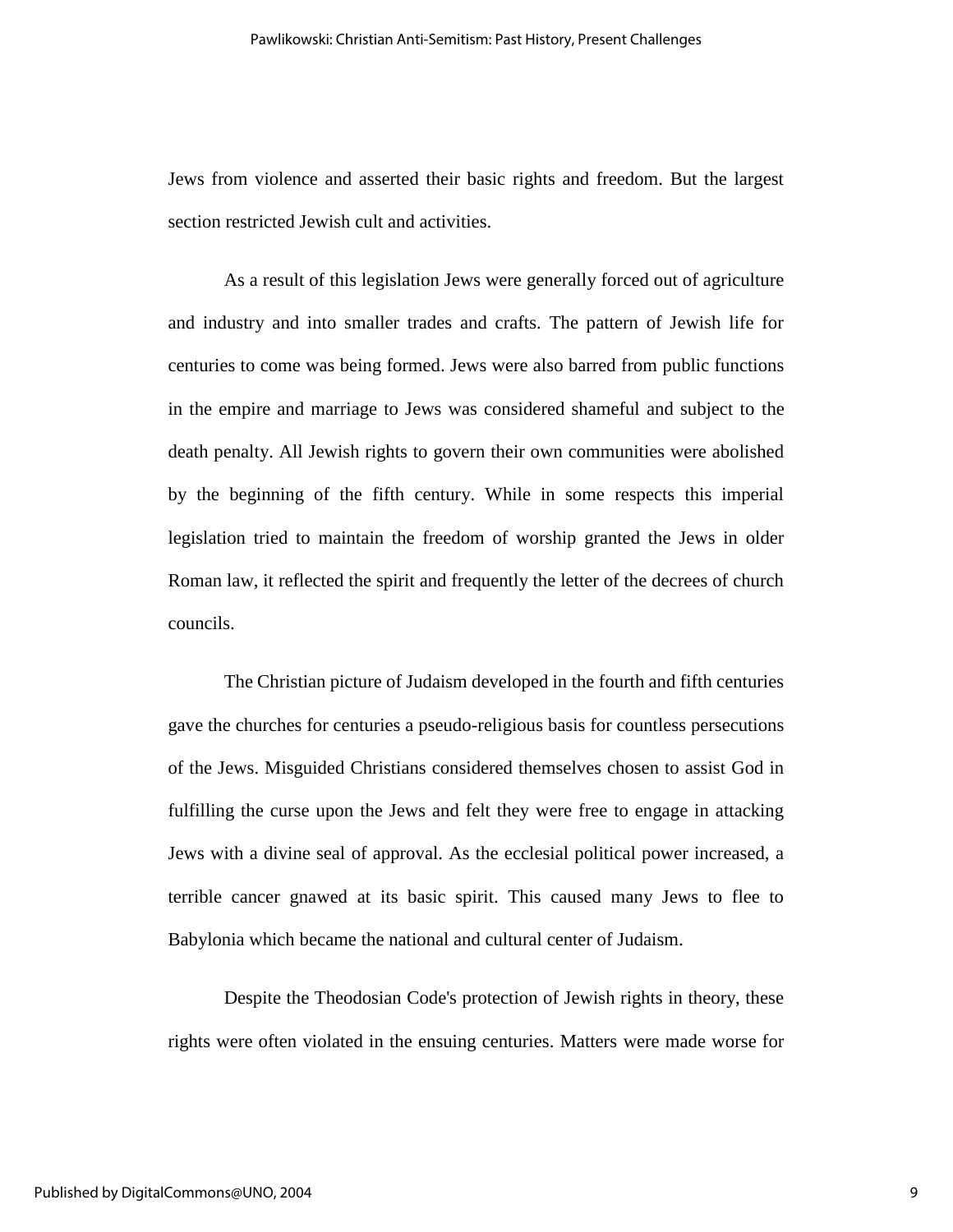Jews in the sixth century when Emperor Justinian I decided to redo the Theodosian Code. His substantive revision which came to be known as the Justinian Code basically eliminated many of the protective clauses regarding Jews in the original version, including the provision which guaranteed Jews the right to practice their religion. The Justinian Code imposed new restrictions on the Jews in nearly all areas. The most critical restriction was the transfer of power to Emperor to regulate Jewish worship.

All was not total darkness for Jews in the medieval society. In West Europe the conquering peoples such as the Goths and the Lombards generally accepted the protections accorded Jews in the original version of the Theodosian Code. And Pope Gregory the Great (590-604), while intent on converting Jews, added his public support for these articles in the Code. The so-called Golden Age in Spain gave Jews unprecedented access to public life even though some restrictions remained in force. And subsequently in Poland, after the collapse of the Golden Age which occasioned extensive Jewish migration to that country, Jews were accorded a measure of toleration and even political freedom by Polish princes despite opposition from some church leaders. Charlemagne and his son Louis the Pious also committed themselves to the legal protection of the Jewish community.

A strong reaction against these efforts at giving Jewish a measure of equality eventually took hold. St. Agobard (779-840) returned to the rhetoric of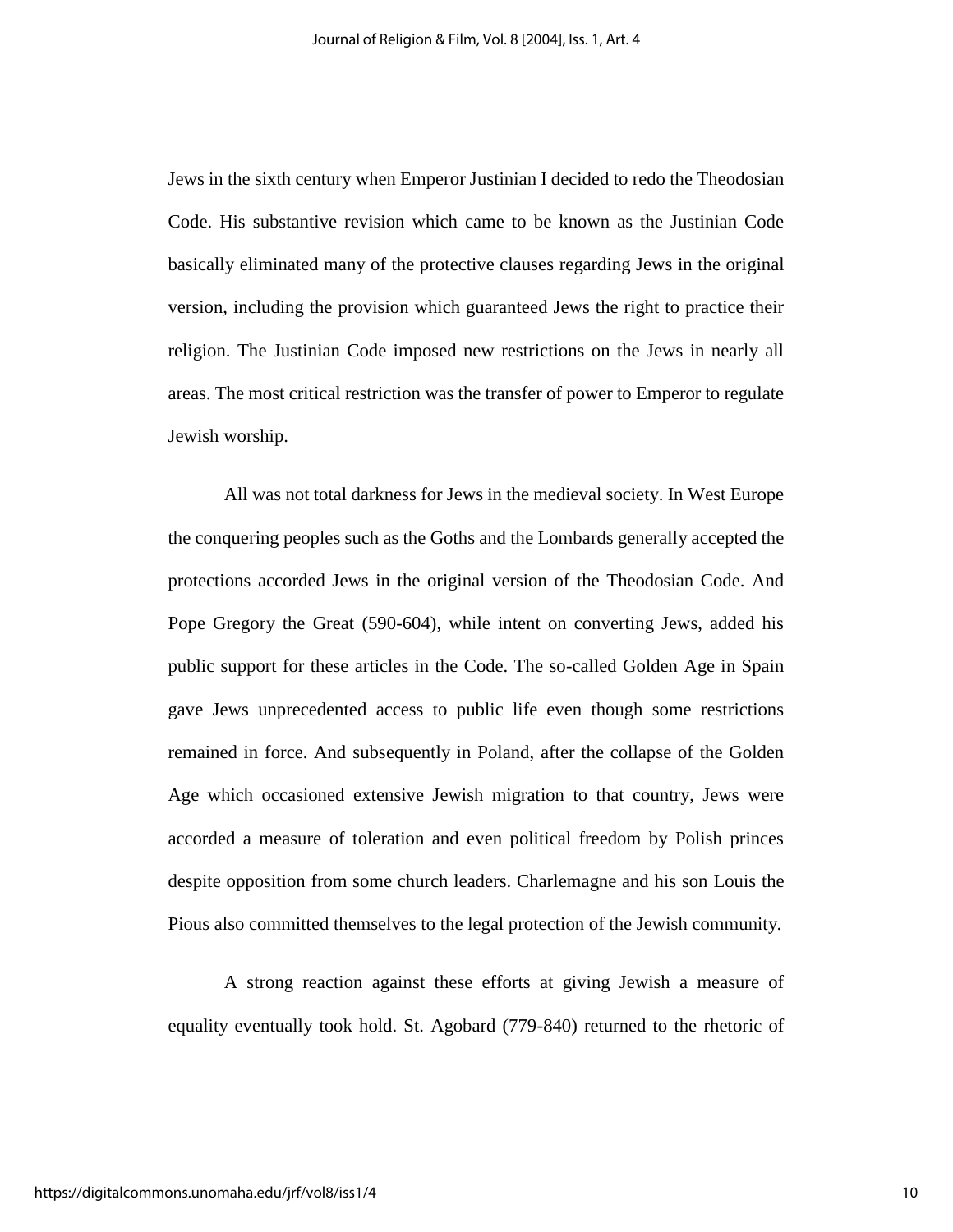John Chrysostom. The civil situation quickly worsened. With the death of Charles the Bald Jewish rights practically vanished in the quicksand of feudalism. The ninth century produced new forms of Jewish persecutions. Jews were accused of treason on a number of occasions. And a custom developed whereby on every Good Friday, in punishment for their supposed part in Christ's death, Jews received a facial blow.

As we move into the Medieval period the preaching associated with the birth of the Crusader movement spelled even greater difficulties for the Jews. It seemed unreasonable to the Crusaders to travel great distances to liberate the Holy Land and not attack the people they held responsible for Christ's death along the way. The first Crusade in 1096 saw bloody attacks against Jews in various parts of the Rhineland in Germany. Therefore, massacres of the Jews were part and parcel of each subsequent Crusade.

During the years between the first and second Crusade, Jews were forced into occupations distasteful or forbidden to the Christian community. Many of these occupations were connected with finance. It would be false to suppose that all Jews were money lenders. Yet, Jews became identified with this occupation, a stereotype that has not completely disappeared even in our own time. Parenthetically, we found traces of this theme in the shooting script for *The Passion of Christ*. The identification of the Jews as money lenders led to a suppression of their rights as time went on.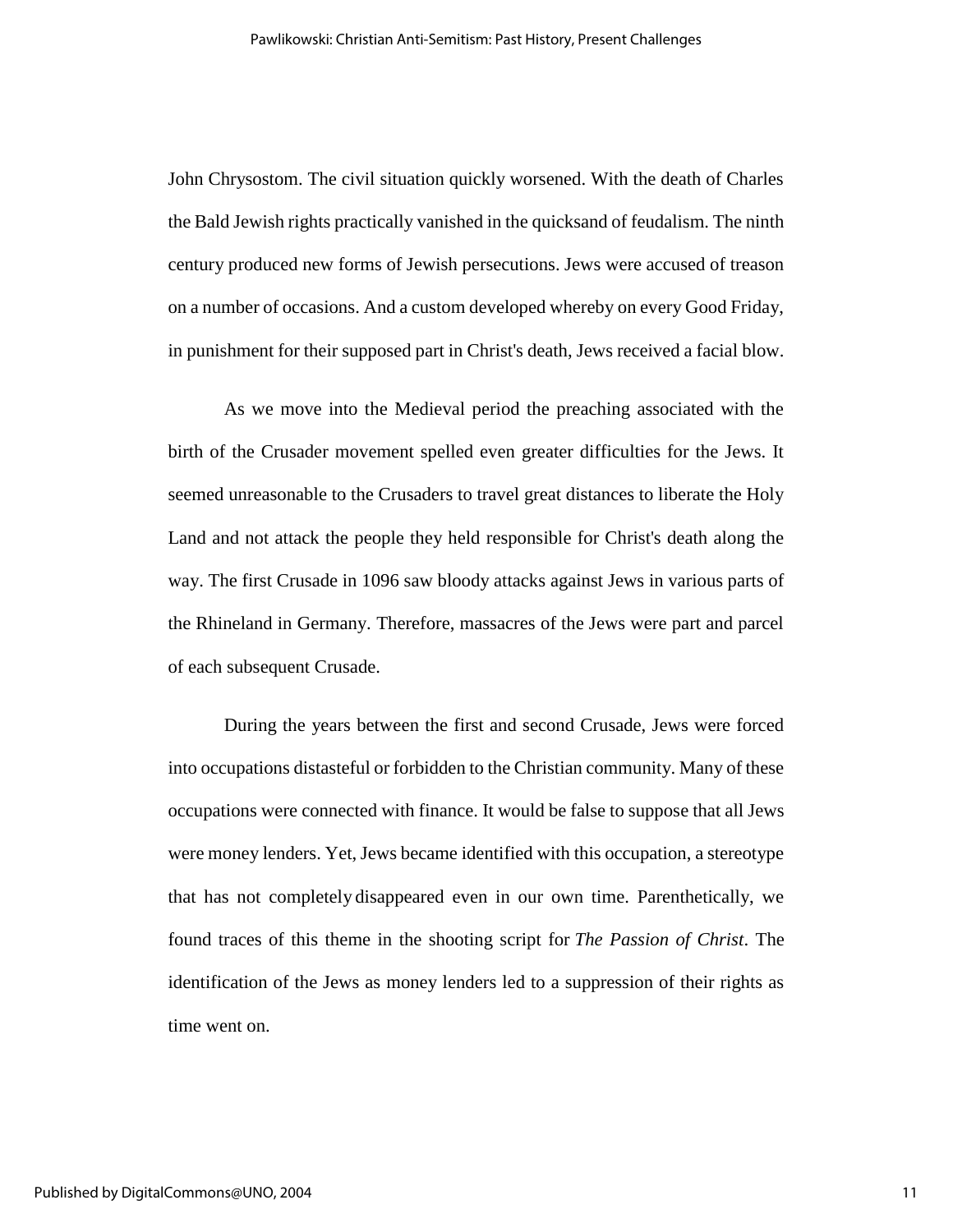In the second half of the twelfth century there arose another libel that fanned flames of hatred against the Jews--unverified accusations of ritual murder. It was charged that each Holy Week Jews killed a Christian, usually a child, as a sacrificial offering for Passover. A young man named William found murdered in the English town of Norwich in 1144 was the first example of this accusation by Christians against Jews. Subsequently, the charge was widened to include other religious purposes for which Jews supposedly murdered Christians. Jews were also charged with attempts to profane hosts in England, France and Germany where these false accusations led to the execution of Jews despite papal edicts denying such charges.

With the establishment of the Inquisition by the church in the thirteen century and the ensuing struggle with heretics, Jewish writings were censored and suppressed. The Talmud was condemned and St. Albert the Great ordered the burning of all copies. During the thirteenth century, the wealth of the Jews was often confiscated and their financial position became more and more precarious. By the end of the thirteenth century, the mass murder of Jews had become a common occurrence in Germany and France. It is estimated that some 100,000 Jews died as a result of persecution during that century.

The now entrenched pattern of the marginalization and death of Jews continued throughout the remaining centuries of the pre-modern era. Jews were blamed, among other things, for famine in Europe and for causing the Black Death.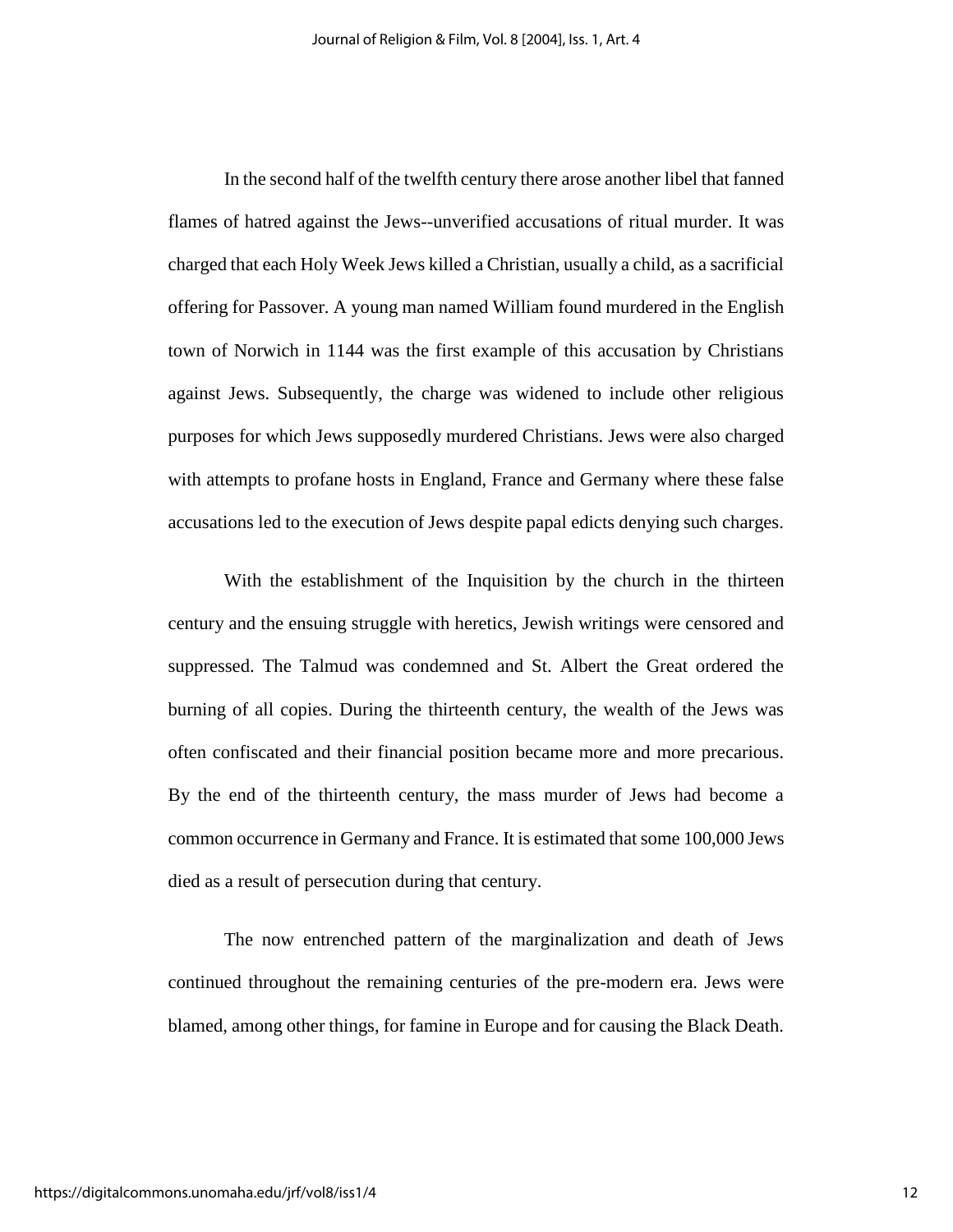They were increasingly confined to specific areas of cities, a process that eventuated into the creation of formal ghettos. While there were some periods in which pressure on the Jewish community was relaxed to an extent as the result of protests by several popes and political leaders, the basic anti-Semitic framework remained firmly in place.

The coming of the modem era with its theme of social liberation did result in a measure of political freedom for individual Jews in certain countries such as France and Germany, but not for the Jewish community as a body. Anti-Semitism was still widespread among the Christian masses and frequently surfaced in connection with performances of Passion plays which were becoming rather commonplace. And, in Russia, home to about fifty percent of the Jewish population, the situation remained as it had been for the previous centuries. In fact, anti-Semitism in Russia was intensified with the appearance in 1905 of so-called *The Protocols of the Learned Elders of Zion*. Written by Russian anti-Semites it claimed the existence of a Jewish cabal that was plotting to take control of global society. *The Protocols* still circulate today in some countries. The fact that the shooting script of *The Passion of the Christ* and the early rough cuts portrayed the Jewish community in Jewish time as an evil cabal hell bent on killing, seemed to those of us who examined it to suggest allusions to *The Protocols'* theme which could strengthen the anti-Semitism *The Protocols* continue to breed in some areas.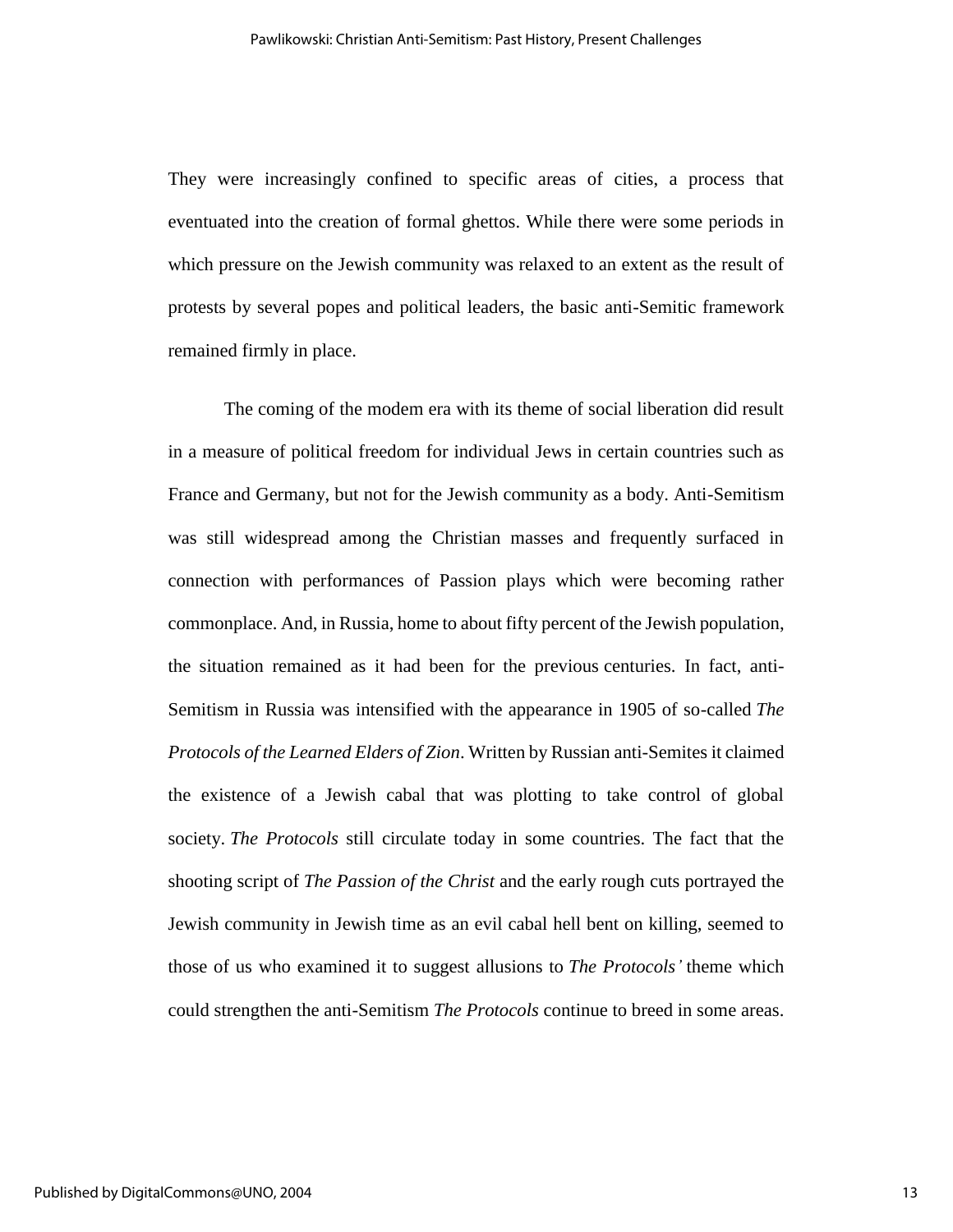In the nineteenth and early twentieth century anti-Semitism took on yet another form in many parts of Christian Europe such as France, Germany and Poland. Jews were accused of being supporters both of Communism and Liberalism which Christians often regarded as diabolical and a serious threat to the continued existence of the Church in Europe. Jews were accused of being at the heart of what was termed freemasonry which advocated religious freedom, a notion strongly condemned by the popes of the period. They were charged with being the source of immorality in society as purveyors of pornography.

The anti-Semitism of the nineteenth and early twentieth centuries took on a biological and racial dimension that moved it beyond the earlier forms of anti-Semitism. This new form of anti-Semitism reached its peak during the Holocaust. While I would want to maintain a certain distinction between classical Christian anti-Semitism and the Nazi variety, one cannot make the total separation between the two found in such documents as *We Remember*, the Vatican document on the Shoah issued in  $1998.\overline{13}$  $1998.\overline{13}$  $1998.\overline{13}$  I continue to maintain that classical Christian anti-Semitism served as an indispensable seedbed for the indifference and even support that many in the churches gave to the Hitlerian attempt to annihilate the Jewish community in Europe and beyond.

It was only with the emergence of *Nostra Aetate* at Vatican II and the strong statements of Pope John Paul II during the course of his long papacy that the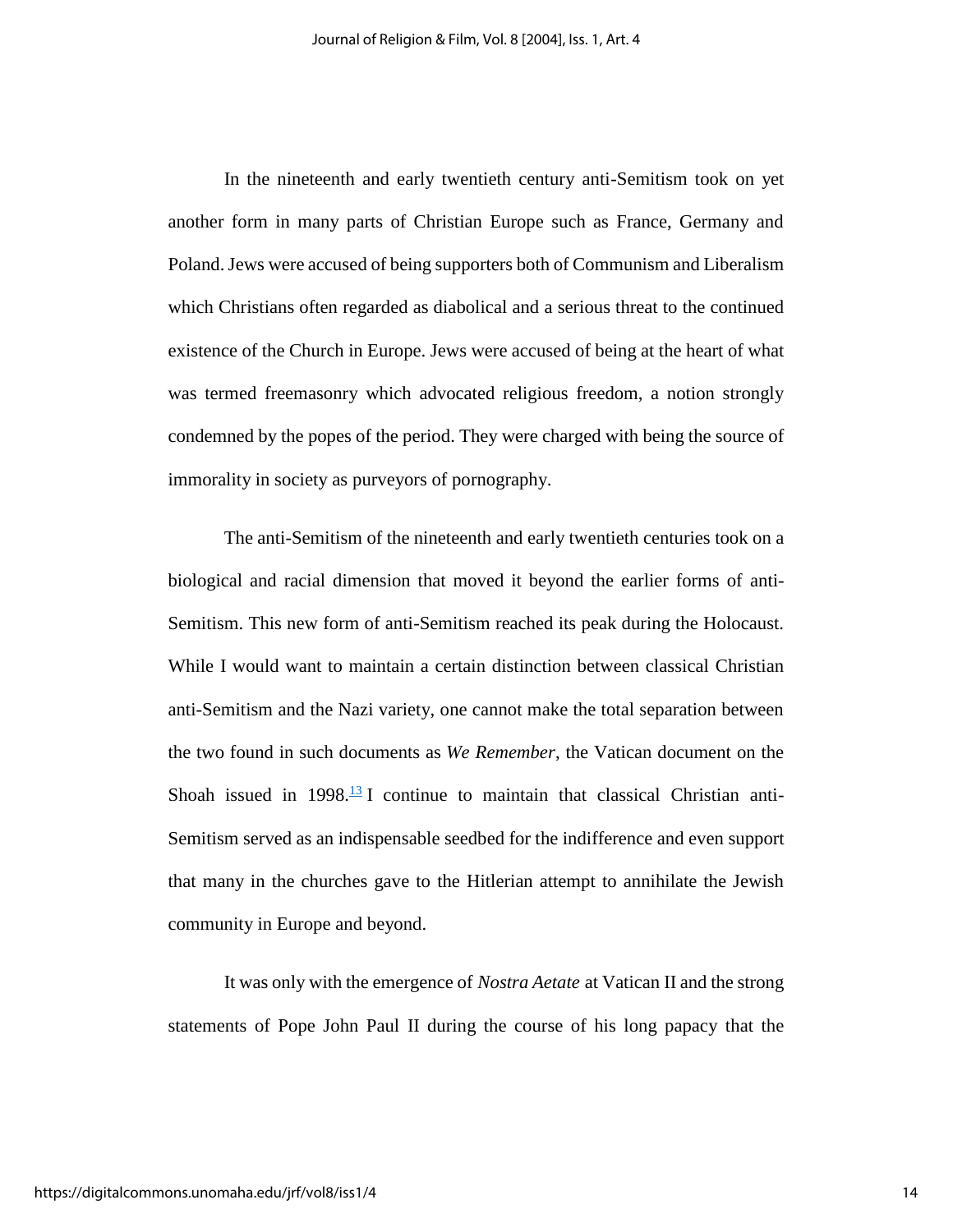foundations for anti-Semitism have been decisively destroyed. But in light of this dark history of anti-Semitism at the center of Christianity for centuries Christians cannot relax their guard on this matter. Any possibility that this grave sin will resurface must be firmly resisted,

That is why our joint Christian-Jewish scholarly team that reviewed the shooting script took our responsibility so seriously. We genuinely believed that the credibility of recent church teaching was on the line in light of the shooting script's clear portrayal of the Jewish leadership as having the primary responsibility for the death of Christ rather than the Roman government of occupation headed by the brutal tyrant Pilate. Any return to the charge of primary Jewish responsibility carries with it a definite potential for reigniting anti-Semitism. If Mel Gibson has in fact significantly altered the basic theme to conform with the perspective of *Nostra Aetate* and other Christian guidelines on the portrayal of the passion we will welcome that but likewise take some credit for forcing the changes despite the personal attacks that have been launched against us by ICON and their neoconservative supporters. I for one will never regret having raised this issue. It was the responsible thing to do. I wish we could have had an off-the-record dialogue with Mr. Gibson and ICON as was our original intent. They, not us, made it a public issue. But as Christians we can never let the searing flame of anti-Semitism burn anew when we see what it did to Jewish bodies and the Christian soul over the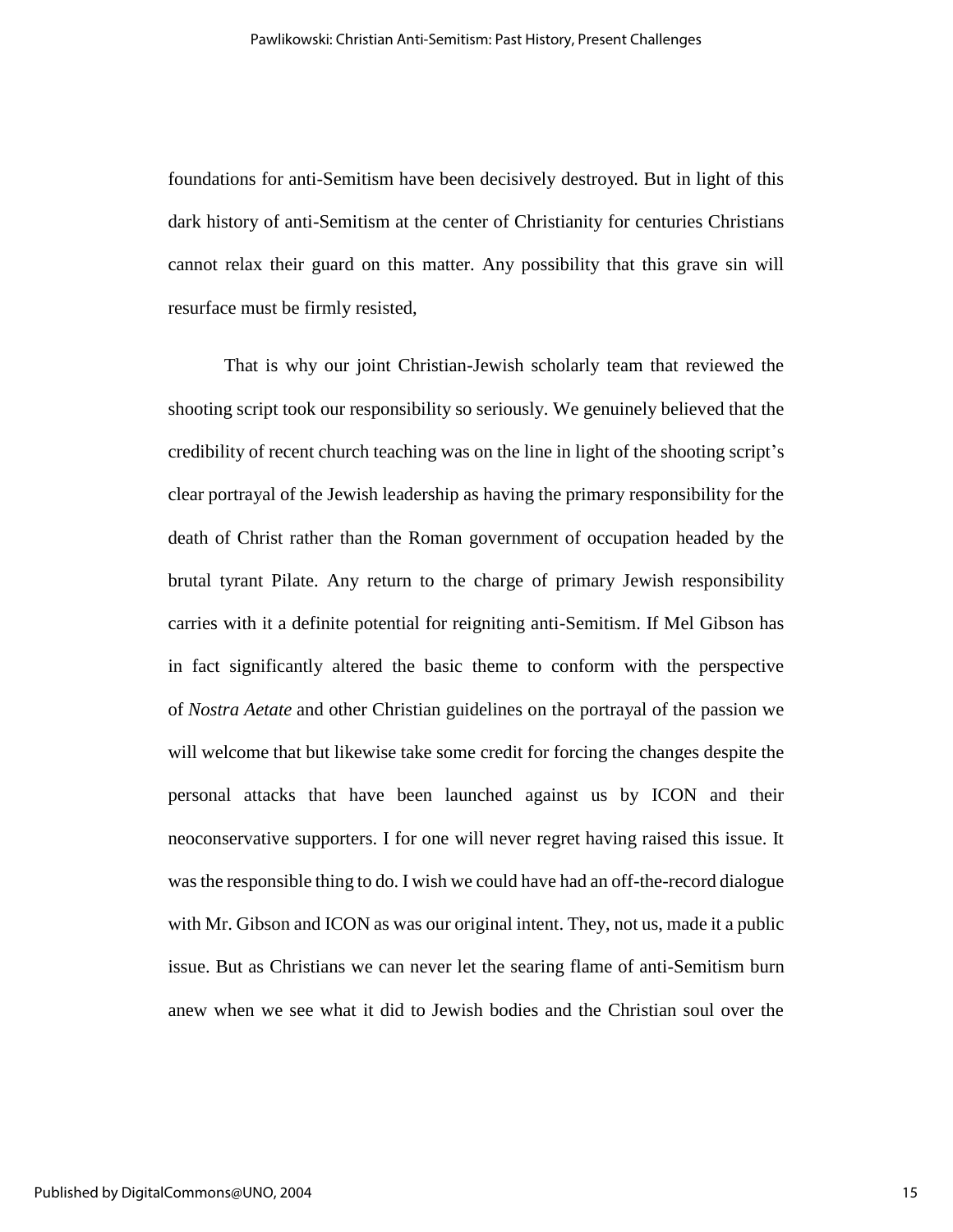centuries and in light of the churches' recent condemnation of it as fundamentally

sinful.

1. Pontifical Council for Justice and Peace, *The Church and Racism: Towards a More Fraternal Society*. Washington, DC: United States Catholic Conference, 1988, 34 (#24) United States Catholic Conference, 1988, 34 (#24)

2. *The Church and Racism,* 23 (#15)

3. Pope John Paul II, "The Sinfulness of Anti-Semitism," ORIGINS 23:13 (September 5, 1991), 204.

4. Pope John Paul II, *Crossing the Threshold*, ed. Vittorio Messori. New York: Alfred A. Knopf, 1994, 96.

5. Marvin Perry and Frederick M. Schweitzer (eds.), *Anti-Semitism: Myth And Hate From Antiquity To The Present*. New York: PalgraveMacmillan, 2002.

6. Edward H. Flannery, *The Anguish of the Jews.* New York: Macmillan, 1964.

7. Cf. "Church Leaders to Condemn Attacks on Jews," *The Times* (London), December 1, 2003, 4.

8. As quoted in the Israeli newspaper *Ha'aretz* online service, Dec. 21, 2003.

9. I myself have written on New Testament anti-Semitism in several publications. Cf. "A Faith Without Shadows: Liberating Christian Faith from anti-Semitism," *Theology Digest,* 45:3 (Fall 1996), 203 -217, and "New Testament Anti-Semitism: Fact or Fable?," in Michael Curtis (ed.), *Anti-Semitism In The Contemporary World*. Boulder and London: Westview Press, 1986, 107-127.